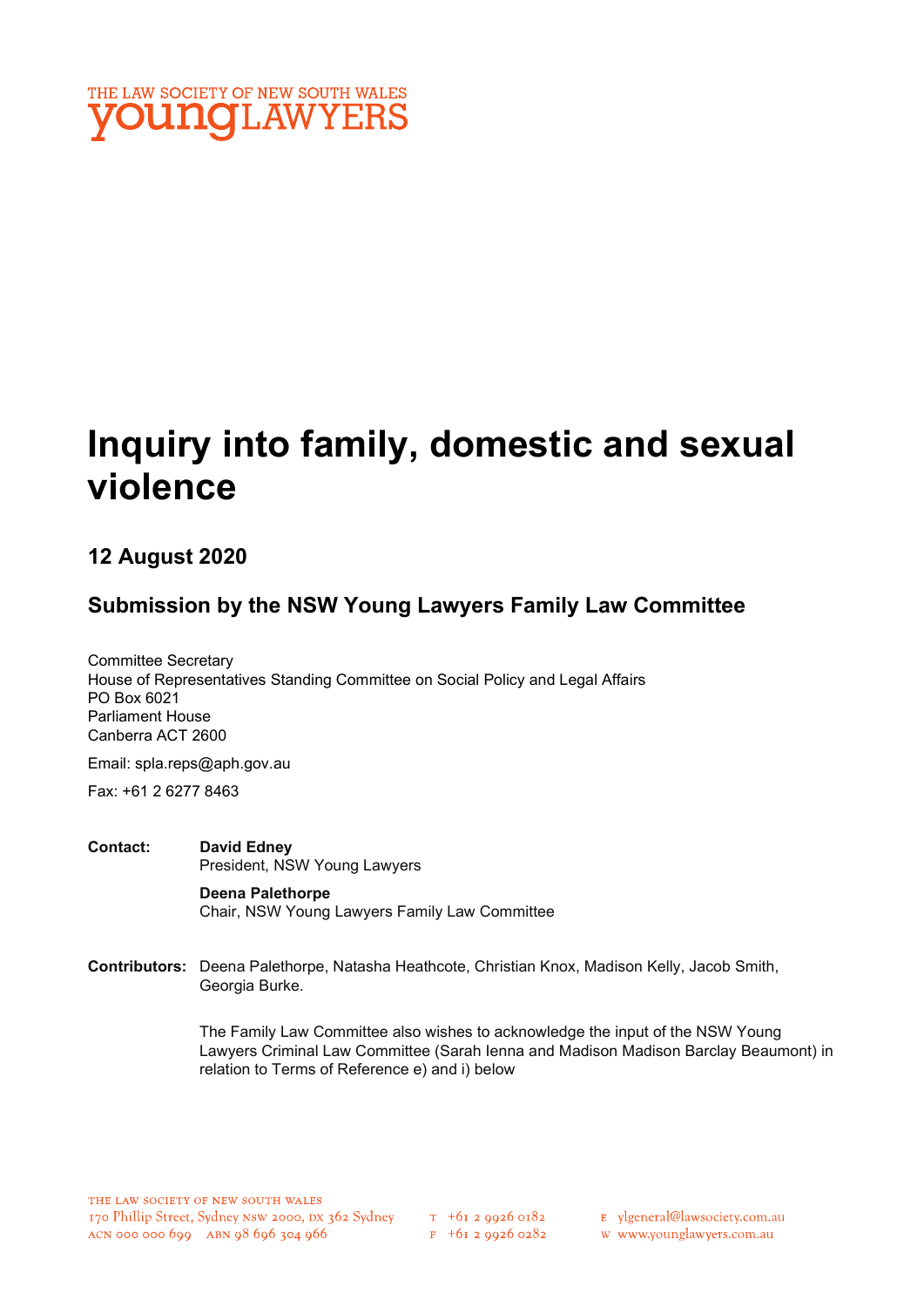

# The NSW Young Lawyers Family Law Committee (the Committee) makes the following submission in response to the Inquiry into family, domestic and sexual violence ("the Inquiry").

### NSW Young Lawyers

NSW Young Lawyers is a division of The Law Society of New South Wales. NSW Young Lawyers supports practitioners in their professional and career development in numerous ways, including by encouraging active participation in its 16 separate Committee, each dedicated to particular areas of practice. Membership is automatic for all NSW lawyers (solicitors and barristers) under 36 years and/or in their first five years of practice, as well as law students. NSW Young Lawyers currently has over 15,000 members.

### The Family Law Committee

The NSW Young Lawyers Family Law Committee ("the Committee") comprises a group of approximately 1,100 members interested in all aspects of family law. The Committee coordinates family law related Continuing Professional Development (CPD) Programs and keeps family law practitioners informed and connected by running regular committee meeting regarding legislative changes, important judicial decisions and current matters of interest in the area of family law. The Committee also provides a networking platform for students and lawyers working across all aspects of family law.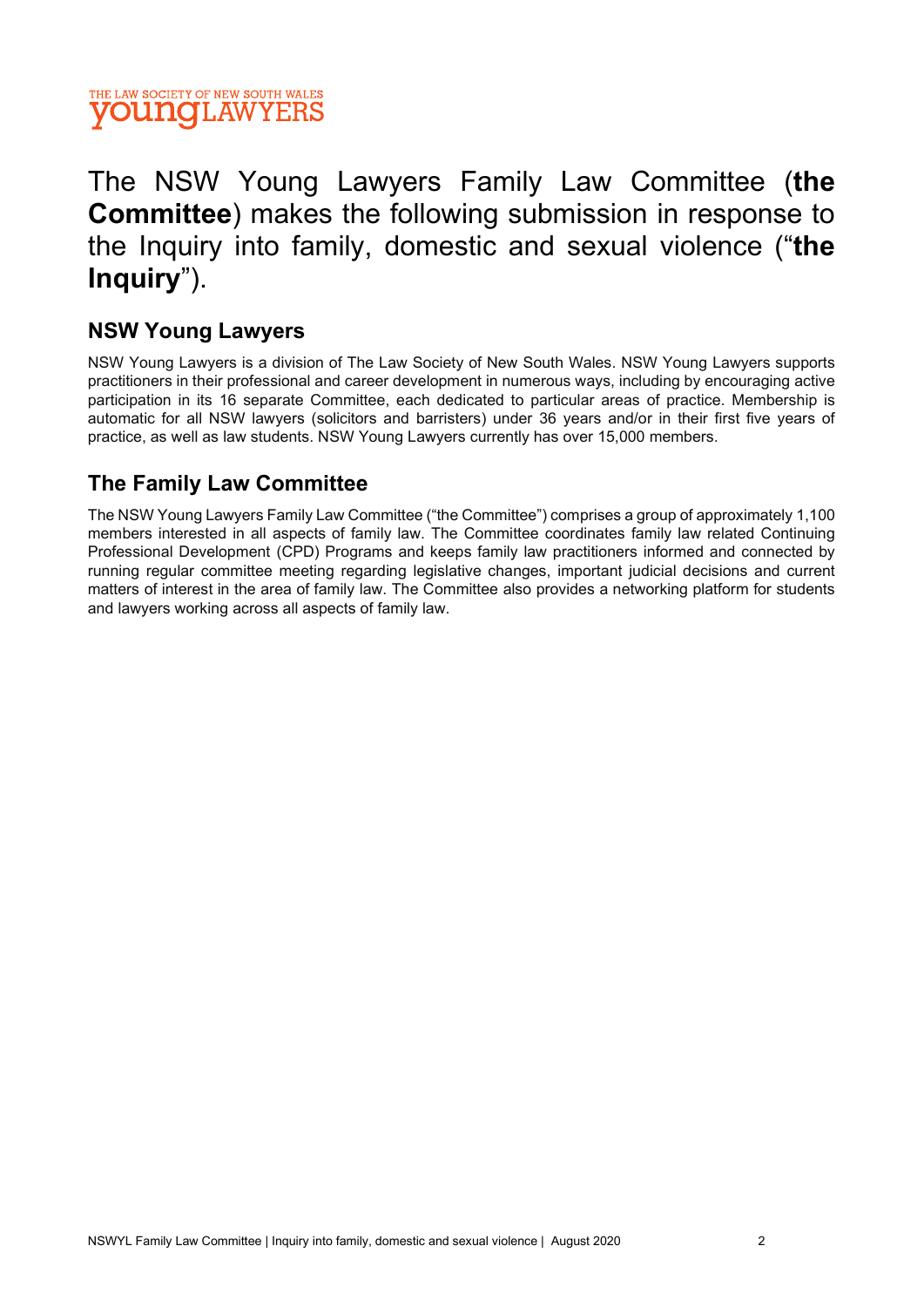### THE LAW SOCIETY OF NEW SOUTH WALES **OUNOLAW**

# Scope of Submission and Summary of Recommendations

This submission addresses only the following Terms of Reference as listed below with the relevant submissions following each heading.

The Committee prefers the word "survivor" of family violence or abuse rather than "victims" of abuse or family violence as an empowering term. We have used the word victim below noting the Terms of Reference terminology and to maintain consistency.

The Committee has used the term "family violence" with the meaning as defined by the Family Law Act 1975 (Cth) at section 4AB, noting this definition includes violent, threatening or other behaviour by a person that coerces or controls a member of the person's family, or causes the family member to be fearful.

In summary, the Committee makes the following recommendations:

- 1. Police should be specifically trained not to view the existence of family law proceedings as a consideration weighing against intervention in cases of possible domestic violence.
- 2. The current division of responsibility for children between the Federal family law system and the State care and protection regimes should be brought to an end, and a single unified federal system be implemented so that all decisions about the care of a child may be made in the same place (as recommended by Judge Harman in Naber & Grogan<sup>1</sup>).
- 3. The maximum Centrelink Crisis Payment available to those fleeing family violence should be increased, and it should be possible to apply for that payment in advance of leaving one's home.
- 4. Training in relation to technologically-assisted abuse should be provided to all Australian frontline police and other frontline workers who deal with victims of such abuse, and also offered to judicial officers by way of judicial education programs, which training may be adapted from that already being offered by the Australian eSafety Commissioner.
- 5. The current "Notice of Risk" and "Form 4" procedures, by which applicants in family law parenting proceedings are required to disclose any abuse, risk of abuse, or family violence, should be expanded to require disclosure of any previous State-based proceedings relating to such abuse or violence, so that the Federal family law courts may be promptly and fully informed when making decisions in such cases.
- 6. Funding should be provided to advertising to inform those suffering from abuse or violence about the support services available to them to escape their situation.

<sup>1</sup> [2018] FCCA 1562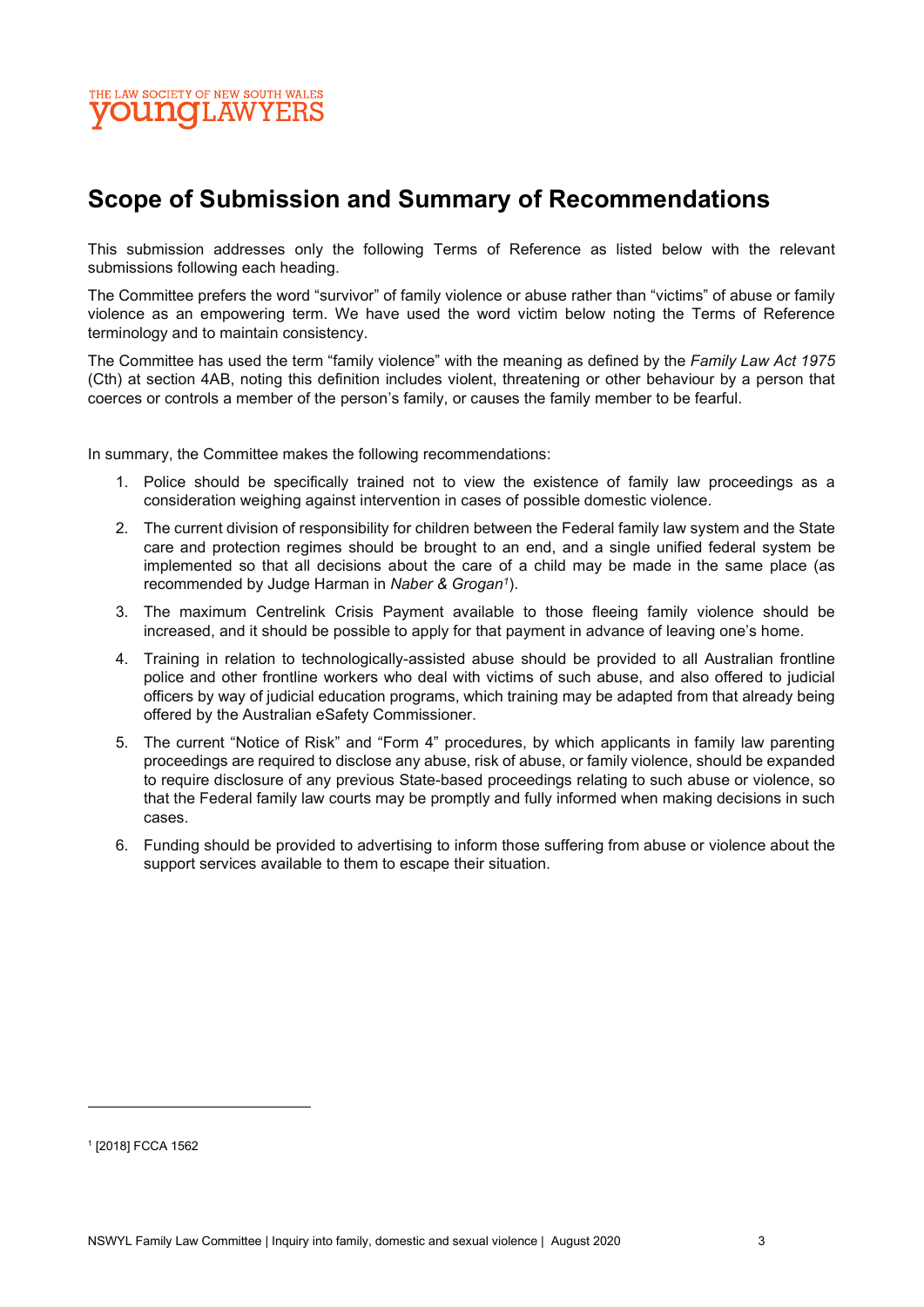

## Responses to Terms of Reference

#### a) Immediate and long-term measures to prevent violence against women and their children, and improve gender equality.

This is an important inquiry on an important issue, although it cannot be said that the consideration of family, domestic and sexual violence, and how to best address and alleviate this insidious problem, is something new. In fact, it has been the subject of many public inquiries<sup>2</sup> and captured in holistic reviews of the family law system.<sup>3</sup>

Many recommendations have been made about how to how to fix the 'intrinsic' problems of the Courts exercising family law jurisdiction and how to create a 'better system'; some have been implemented, although many have not. The concern is that attention paid to this area is lip-service – it is used as a political tool to provide catharsis for certain constituencies or the loosening of a valve to relieve political pressure.

On 26 May 2002, the NSW and Federal Government announced a 'funding boost' joint initiative to invest \$21 million in frontline support to support domestic violence survivors during COVID-19. The Commonwealth, states and territories have also announced there is a new partnership, the 'National Legal Assistance Partnership 2020-25 (NLAP)', being the commitment of \$2 billion to the states and territories to fund services available to vulnerable Australians, including people affected by domestic violence.

The Committee endorses the funding currently being committed to support domestic violence survivors and the ongoing funding into this area.

### c) The level and impact of coordination, accountability for, and access to services and policy responses across the Commonwealth, state and territory governments, local governments, non government and community organisations, and business.

#### Police Education

The experience of some members of the Committee is that when family law proceedings are ongoing, Police are hesitant to take action in protecting potential Persons In Need Of Protection (PINOPs).

While there are certainly occasions where it is appropriate for Police to not take action (for example, where Police believe there has been a false report), the Committee submits that whether Police do take action is highly inconsistent and in fact completely dependent on the specific Police Officers providing assistance at that time. Again, that is particularly the case when there are family law proceedings on foot, possibly from the mistaken belief that the involvement of the Court means the police should refrain from their own involvement.

The Committee acknowledges and commends the work the Police do and do not intend any slight or criticism of the Police in this regard, but think it is important to establish a greater level of consistency which will go some way in protecting victims of violence and their children.

To that end, the Committee recommends that Police be specifically trained not to view the existence of family law proceedings as a consideration weighing against intervention in cases of possible domestic violence.

<sup>&</sup>lt;sup>2</sup> See for example, the 'Every pictures Tells a Story' report of 2003; the 'Family Courts Violence Review - Australian Government' inquiry headed by the Honorable Richard Chisholm in 2009; the Family Law Council's inquiry of that same year, 'Improving responses to family violence in the family law system: An advice on the intersection of family violence and family law issues' and the Australian Law Reform Commission & New South Wales Law Reform Commission joint report, 'Family Violence: A National Legal Response' (2010). <sup>3</sup> See for example, the Federal parliamentary Inquiry, 'A better family law system to support and protect those affected by family violence' undertaken in 2017 and more recently, the Joint Select Committee on Australia's Family Law System headed by Senator Pauline Hanson.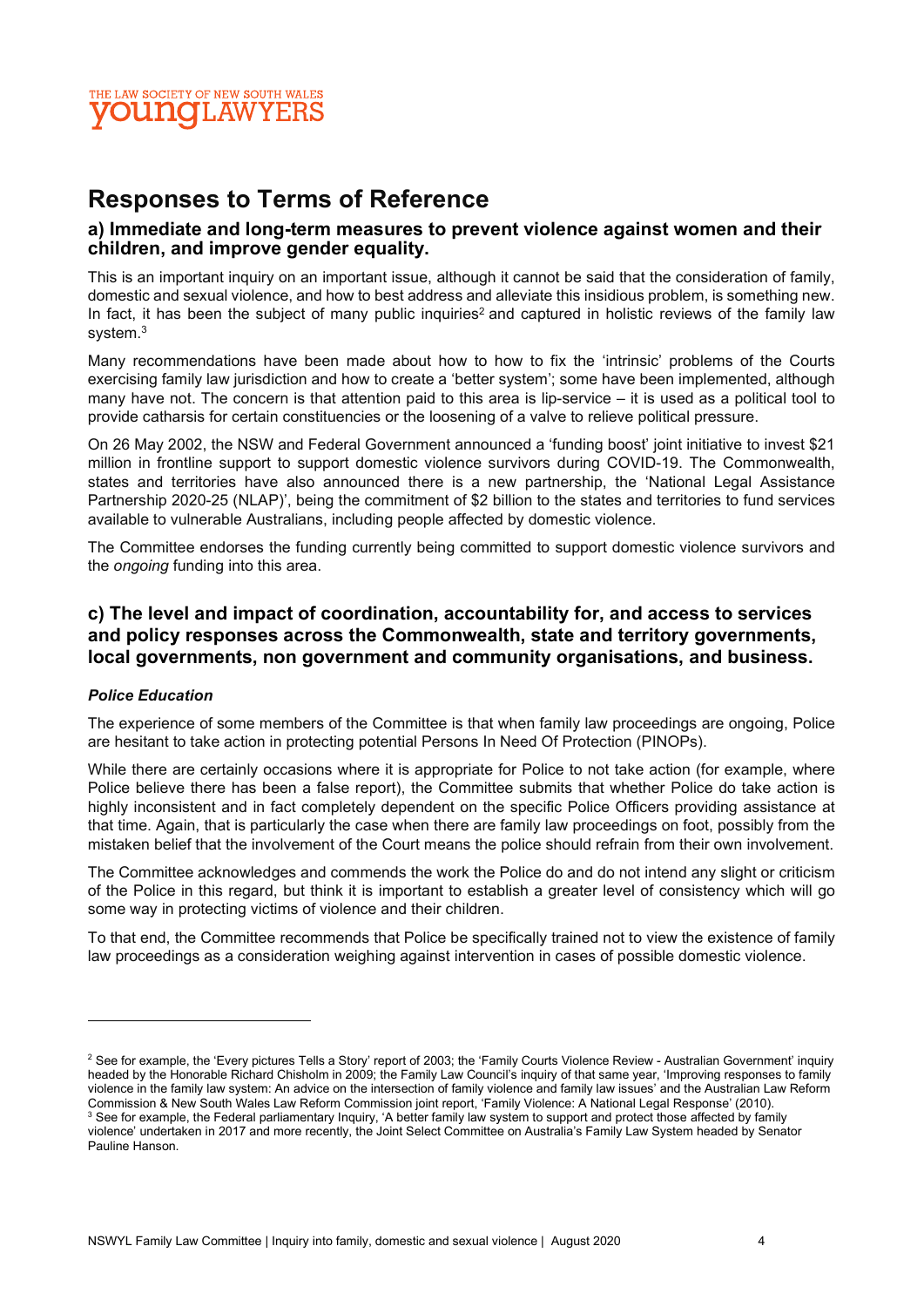### THE LAW SOCIETY OF NEW SOUTH WALES **OUNCLAWYERS**

#### Duality of Jurisdiction – Care and Protection

The Committee is concerned that the present duality of a Federal family law system and a State care and protection system is not the preferable way to protect children from violence and neglect. The Committee supports the comments of his Honour Judge Harman of the Federal Circuit Court of Australia in the matter of Naber & Grogan<sup>4</sup>. His Honour made the following comments at paragraphs 28-31:

That one child might be dealt with in two different systems, in two very different ways, must be seen by parents involved in proceedings as ludicrous. In reality, children are dealt with in potentially one or more of 10 different systems, (as every State and Territory within the Commonwealth has its own system of care and protection laws together with the Federal system (Family Court and Federal Circuit Court of Australia) and the Family Court of Western Australia).

There are a number of potentially significant benefits to children and their families if their needs and interests could be dealt with by one Commonwealth system. The most immediate benefit would be uniformity with one set of legislation, one standard, one test (the child's bests interests of which protection from harm is a significant consideration), one set of proceedings with rules of evidence. All children irrespective of where they may be within the Commonwealth and irrespective of their needs would be dealt with on the same footing.

Under the Family Law Act 1975, Courts largely deal with disputes involving separated and dysfunctional families. The State system deals with dysfunctional families, whether separated or not. Thus, address of dysfunction is nothing new to the Federal system. The term, "dysfunctional" is not used to cause offence to these or any other parties. It is used in its broader sense, considering the family as a system and as a dysfunctional system that is not functioning optimally or so as to appropriately protect and produce benefit for children.

The present duality leaves a great hole for children's welfare. This hole is filled with disadvantage. Children can be caught between systems when children are not yet at a point where a risk of serious harm is apprehended such as to compel action by a State Child Welfare Agency. It may leave the disadvantage of children without remedy or redress, where the parents do not see the need to bring proceedings and no action is taken by a Child Welfare Agency.

The Committee agrees with his Honour that the present duality gives rise to an undesirable division in responsibility in children's welfare, given the discrepancy between private parenting matters, which are dealt with by the Federal system, and public welfare parenting matters, which are dealt with by the State jurisdiction.

That is, even though a Court exercising Federal family law jurisdiction in a parenting matter is in substance tasked with assessing the suitability of the parents as carers so as to determine the best interests of the child, if (as was the case in Naber & Grogan) there is a prospect that both parents might be found unfit then the Court has no power to make orders under State child welfare laws. Instead, any orders under such laws must be sought separately by way of different proceedings in a different Court.

In the Committee's view, this divided system should not continue. Child welfare, including in situations involving family violence, would be best served by a single unified system – ideally managed through the family law courts – rather than the current divided system that, in Judge Harman's words, leaves a "great hole ... filled with disadvantage". In making this recommendation, the Committee appreciates that this may involve a substantial reform of the area, and quite probably require a further referral of power to the Commonwealth, but does not see that as a reason to not make what would otherwise be a beneficial change.

The Committee also notes that its view is supported by the conclusions of the Australian Law Reform Commission (ALRC) in its Final Report "Family Law for the Future – An Inquiry into the Family Law System". That report recommended that federal family law and state care and protection legislation should be

<sup>4</sup> [2018] FCCA 1562.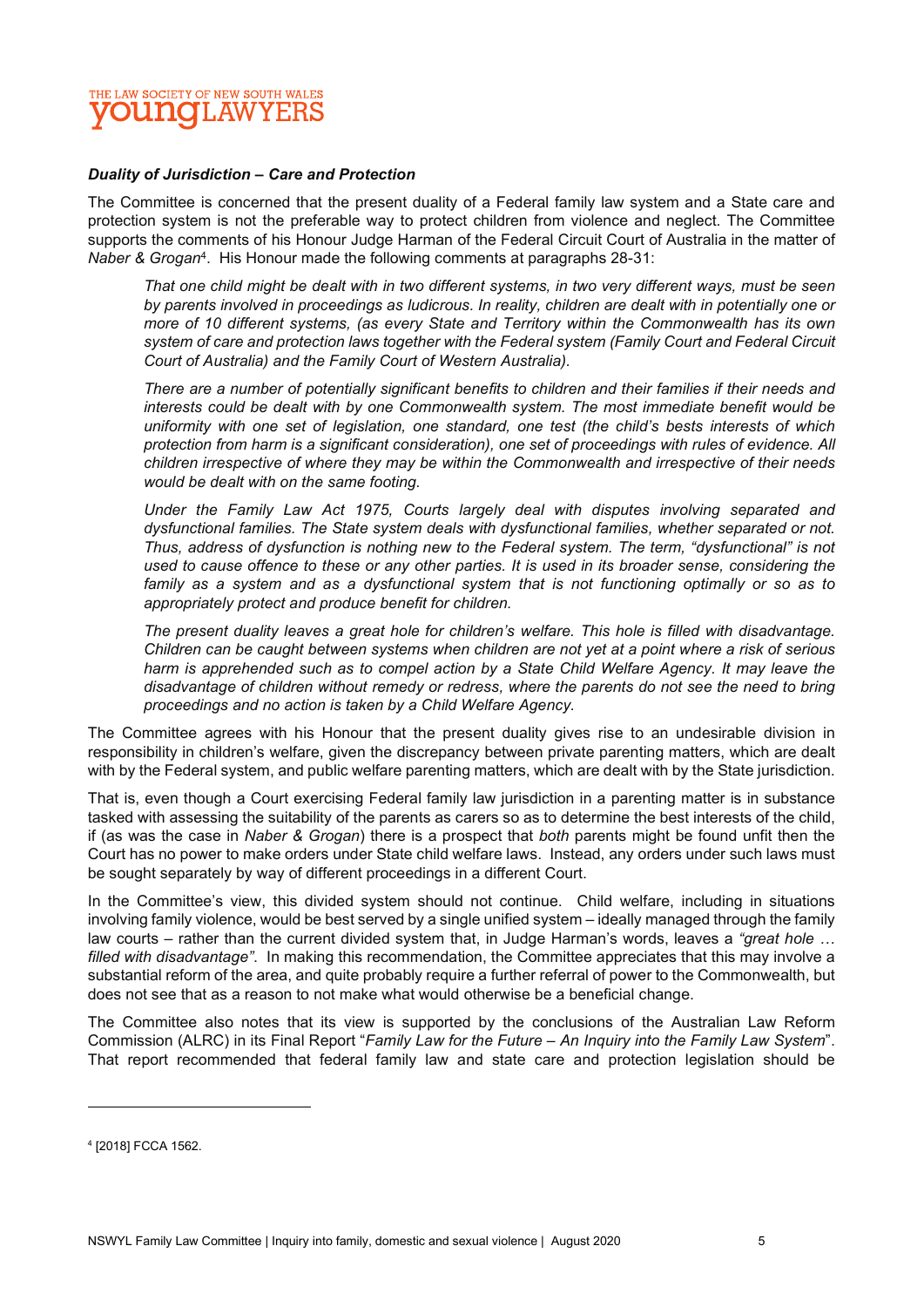

administered by the same Courts<sup>5</sup>. While it is acknowledged that the ALRC recommended that occur by way of a devolution of power to State Courts, rather than a referral of power to Federal Courts – being a position with which the Committee does not agree on the basis that (as argued by Judge Harman) a consistent Federal regime would be preferable to disparate State-based regimes – there is no disagreement with the underlying point that the present duality is unsatisfactory.

#### d) The way that health, housing, access to services, including legal services, and women's economic independence impact on the ability of women to escape domestic violence.

#### Economic independence

Research has found that close to 16 percent of Australian women will experience financial abuse in their lifetime.<sup>6</sup> Financial abuse (or economic abuse) is a serious form of family violence, and a means by which an abuser can keep their partner in a relationship where they continue to experience family violence or limit their options for assistance and advancement, even when they leave that relationship.

Economic independence for women is key to addressing the issue of family violence and the disadvantage that arises out of staying in, or leaving, a relationship where they experience family violence. Without economic independence, a woman lacks agency to leave the relationship home and secure rental accommodation, pay for childcare so that they can attend job interviews and obtain employment, fund transport for herself and the children, pay for groceries and other necessities, and otherwise re-establish herself.

Women are particularly vulnerable to staying in violent relationships in circumstances where they have been out of the work force for extended periods, and where they face the competing demand of care for children, particularly, if not yet of school age. Women from culturally and linguistically diverse (CALD) backgrounds, are often financially dependent on their spouses or unable to work due to visa restrictions, are also particularly vulnerable, along with Aboriginal and Torres Strait Islander woman. Financial abuse is also common in abusive lesbian, gay, bisexual, transgender, intersex and queer (LGBTIQ) relationships. Women with disabilities or long-term health conditions are significantly more likely than the general population to experience financial abuse.<sup>7</sup>

Members of the Committee have had direct experiences with clients in these circumstances and see this as a major issue facing those presently suffering from domestic, family and sexual violence.

#### **Housing**

Housing concerns for women are intrinsically linked to those around financial abuse and the need for economic independence for women seeking to escape family violence relationships. Securing rental accommodation requires the payment of a bond (equivalent to four weeks rent) and two weeks rent in advance. That is a significant sum for a person who may not have access to any of their own funds, or persons from whom they can lend. Further, women's ability to be successful in rental applications if they have limited income and access to savings, adds further difficulty to their ability to successfully and safely leave a relationship.

Women escaping family violence are often reliant on charitable organisations for assistance in obtaining suitable accommodation. The Committee also recognises initiatives such as the "Staying Home Leaving Violence" program offered by the Department of Family and Community Services, a program run in cooperation with NSW Police with the aim of preventing victims of family violence or their children from becoming

<sup>6</sup> Kutin, Russell, Reid (2017), Economic Abuse between intimate partners in Australia: prevalence, health status, disability and financial stress, Australian and New Zealand Journal of Public Health

<sup>&</sup>lt;sup>5</sup> Australian Law Reform Commission, *Family Law for the Future – An Inquiry into the Family Law System*, Report No 135 (2019) 113

<sup>7</sup> Ibid.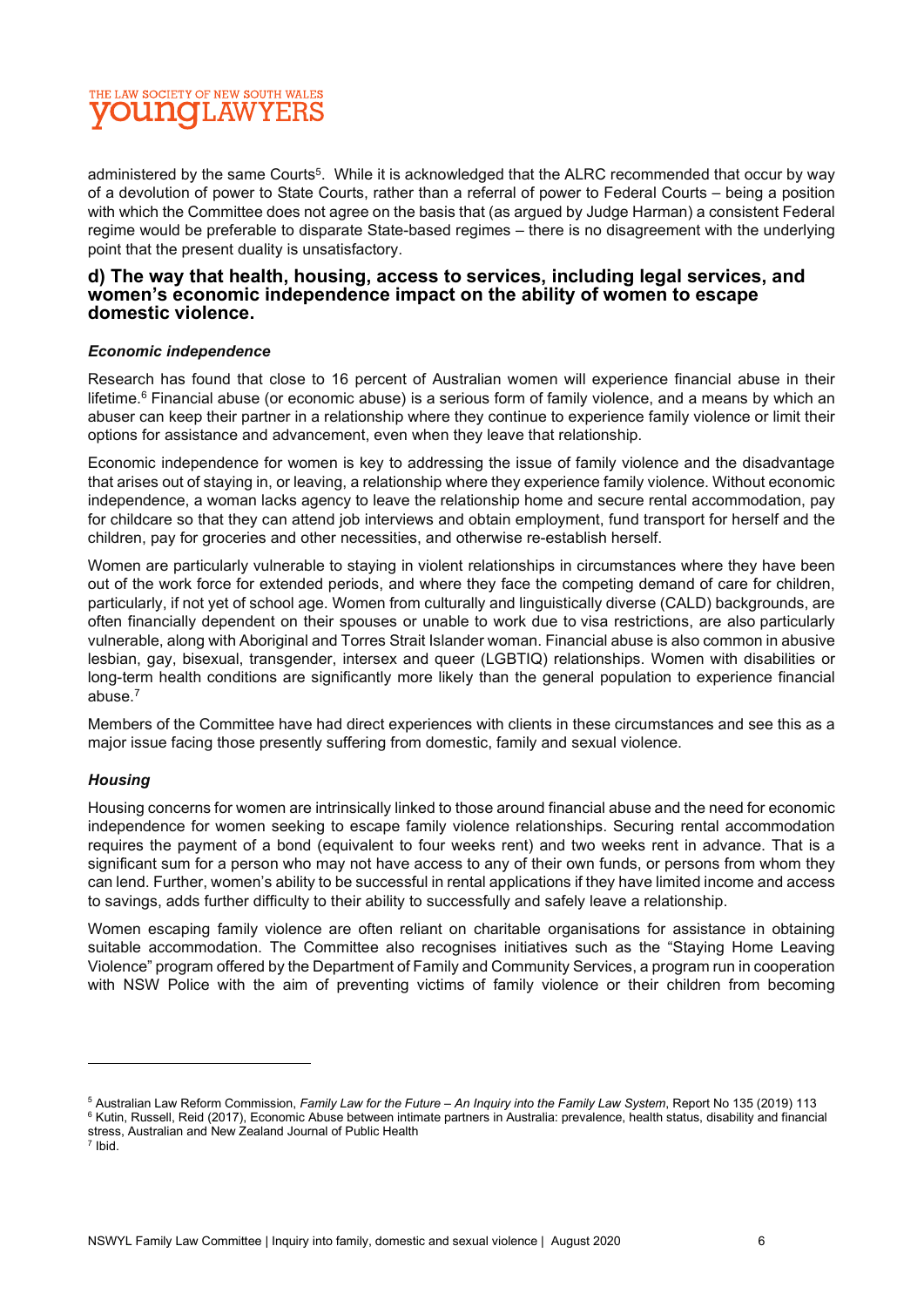#### THE LAW SOCIETY OF NEW SOUTH WALES **OU NOT AW** Y F.

homeless.<sup>8</sup> However, demand often outstrips resources and there is often a stigma associated with the use of these services.

#### **Health**

The World Health Organisation ("WHO") recognises that violence has immediate effects on women's health, and that physical, mental and behavioural health consequences can persist long after the violence has ended.<sup>9</sup> In its Fact Sheet "Understanding and addressing violence against women – Health Consequences", the WHO notes:

In most settings, women who have experienced physical or sexual violence by a partner at any time after age 15 are significantly more likely than other women to report overall poor health, chronic pain, memory loss, and problems walking and carrying out daily activities. Studies have also found that women with a history of abuse are more likely than other women to report a range of chronic health problems such as headaches, chronic pelvic pain, back pain, abdominal pain, irritable bowel syndrome, and gastrointestinal disorders.

It is not difficult to understand that leaving a family violence relationship will be more difficult for women who are experiencing poor health as a consequence of that violence.

#### Access to Services (Including legal services)

The Committee recognises the vulnerability of women who fall between eligibility for legal aid funding and being able to afford legal representation on a private fee-paying basis. Again, these circumstances are often perpetuated by economic imbalance between men and women within relationships, particularly for families with young children where the mother has taken time out of the workforce to take on the primary care giving role.

If a party has the opportunity to apply to the Court in circumstances where their spouse has funds or assets which can be utilised for legal fees or reestablishment costs, a woman seeking to escape family violence may have the opportunity to obtain litigation funding to enable them to be legally represented. However, if a woman is not legally aided, she will usually need to be able to finance that application or otherwise rely on the legal practitioners instructed being prepared to shoulder the risk of that application in the absence of funds in advance in the usual course. These are the limited choices available to a woman seeking to leave a violent relationship, in circumstances where she is likely to be the party more vulnerable to agreeing to a financial settlement which does not meet her entitlements in order to bring the relationship to an end and resolve matters more quickly.

#### Deficiencies in the Present Regime

As set out above, the lack of funds with which to obtain housing, support oneself, and otherwise obtain services stands as a serious barrier for many women (and their children) attempting to flee family violence.

However, at present, the primary support provided by the Commonwealth to such women is the Centrelink Crisis Payment for Extreme Circumstances Family and Domestic Violence. That payment, however:

- 1. Can only be applied for by a person after they have left their home (or had the perpetrator of violence removed from the home);
- 2. Requires that the person receive some other kind of income support payment; and

<sup>&</sup>lt;sup>8</sup> Staying Home Leaving Violence - https://www.facs.nsw.gov.au/domestic-violence/services-and-support/programs/staying-homeleaving-violence

<sup>9</sup> World Health Organisation (2012), Understanding and addressing violence against women – Health Consequences https://apps.who.int/iris/bitstream/handle/10665/77431/WHO\_RHR\_12.43\_eng.pdf;jsessionid=ADA799E703FCE8E9D6BCBAADDD8BB F8A?sequence=1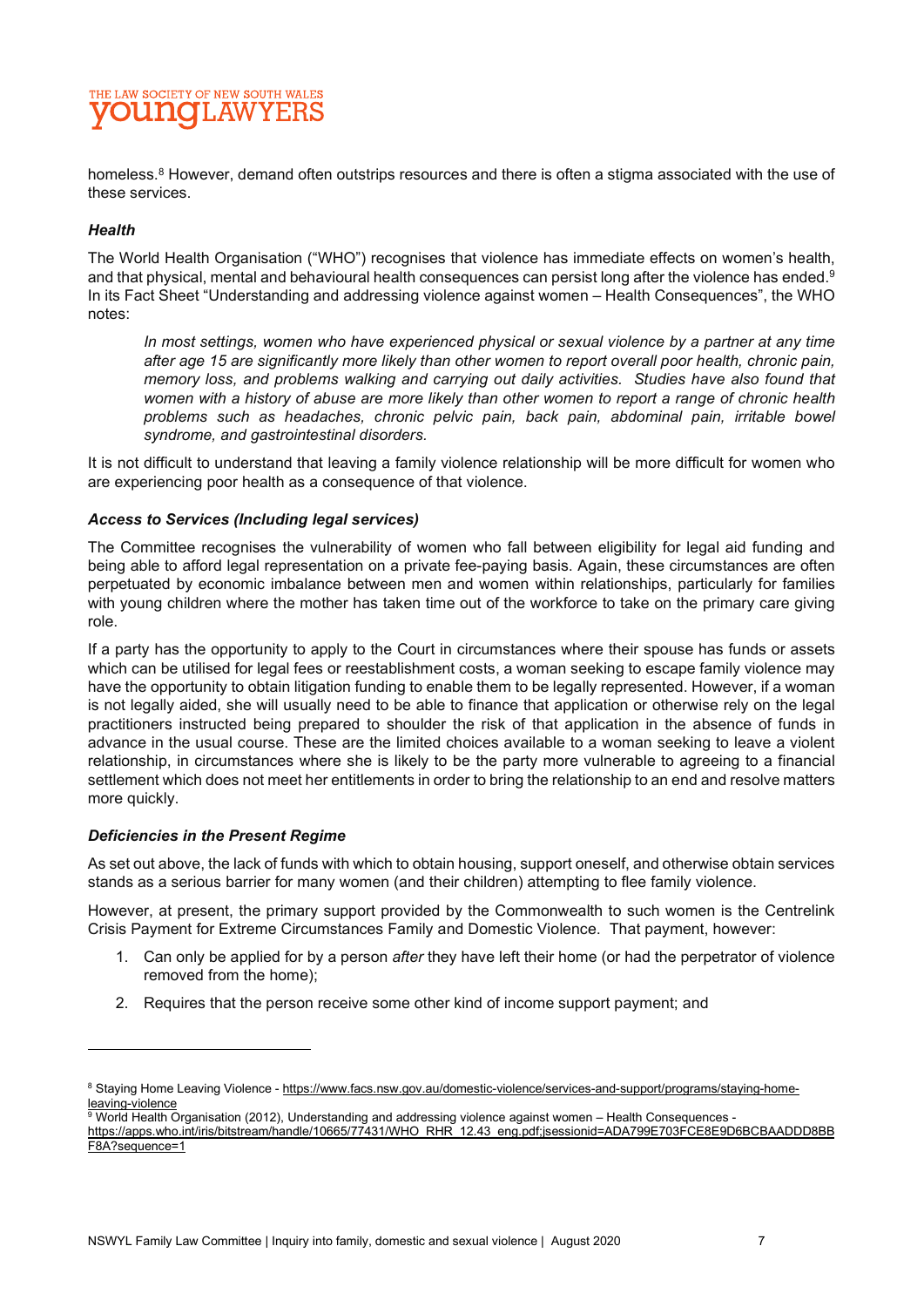#### THE LAW SOCIETY OF NEW SOUTH WALES **DUNGLAW** Y F.

3. Is equal to only one additional week's payment of that other income support payment (limited to up to 4 times in a 12 month period).

That is, the Crisis Payment is not something realistically able to be used to directly fund departure from a situation of family, sexual, or domestic violence, and is insufficient to fund a person re-establishing themselves. Although crisis accommodation and other charities may in some cases be able to assist women in such circumstances, Australia's response to family violence should not depend upon charity.

#### Solutions

Given the above, the Committee submits that the Commonwealth should increase the maximum amount of the Centrelink Crisis Payment available to those fleeing family violence, and making it possible for a person to apply for the payment in advance of their departure (even though the payment itself should not be released until the person has left their home). Such a change would help enable survivors of family, sexual and domestic violence to rehouse and re-establish themselves.

#### e) All forms of violence against women, including, but not limited to, coercive control and technology-facilitated abuse.

With the rapid growth of technology, family violence has taken on new forms in recent years, posing challenges for victims of domestic violence and increased complexities for the support services that they engage with for assistance. Perpetrators of family violence are often devising new ways to stalk, harass, intimidate or control their victims with the benefit of anonymity – posing certain challenges for the legal system.

Family, domestic and sexual violence is a growing issue in Australia. According to the Australian Institute of Health and Welfare, Family, Domestic and Sexual Violence in Australia: Continuing the National Story 2019, June 2019, since 2016, over 2.2 million Australians had experienced some form of physical or sexual violence and 3.6 million Australians who have suffered emotional abuse from a partner.<sup>10</sup>

#### Growth in technology facilitated abuse

Advances in technology have changed the ways in which family and domestic violence is inflicted, and create new issues for victims, including new avenues for abuse. The fact that technology can be used inflict family and domestic violence is reflected in the definitions of stalking and intimidation in the Crimes (Domestic and Personal Violence Act) 2007, which encompass conduct such as cyberbullying and conduct carried out using technologically assisted means.<sup>11</sup>

A QUT report dated 11 July 2019 found that technology facilitated abuse threatens privacy and safety of those subject to it and forced them to take precautions;  $12$  for example 41 per cent of people changed their phone number and 21 per cent created new social media profiles.<sup>13</sup> Research conducted in Brisbane,<sup>14</sup> found that:

- 47 women documented that a smart phone was used as a tool of abuse.<sup>15</sup>
- 20 women were either monitored or stalked.<sup>16</sup>

<sup>12</sup> QUT, Domestic Violence and Communication Technology (Report, 11 July 2019) 10. <sup>13</sup> Ibid, 11.

 $16$ Ibid, 558.

<sup>&</sup>lt;sup>10</sup> Australian Institute of Health and Welfare, Family, Domestic and Sexual Violence in Australia: Continuing the National Story 2019, June 2019 (Catalogue No FDV 4, 5 June 2019).

<sup>&</sup>lt;sup>11</sup> Crimes (Domestic and Personal Violence Act) 2007, ss 7(a), 7(b), 8 (c).

<sup>&</sup>lt;sup>14</sup> Namely, interviews undertaken with 55 domestic and family violence survivors in Brisbane, Australia. See Heather Douglas, Molly Dragiewicz and Bridget Harris, 'Technology-facilitated Domestic and Family Violence: Women's Experiences' (2019) 59(3) British Journal of Criminology 55.

<sup>15</sup> Heather Douglas, Molly Dragiewicz and Bridget Harris, 'Technology-facilitated Domestic and Family Violence: Women's Experiences' (2019) 59(3) British Journal of Criminology 55, 557.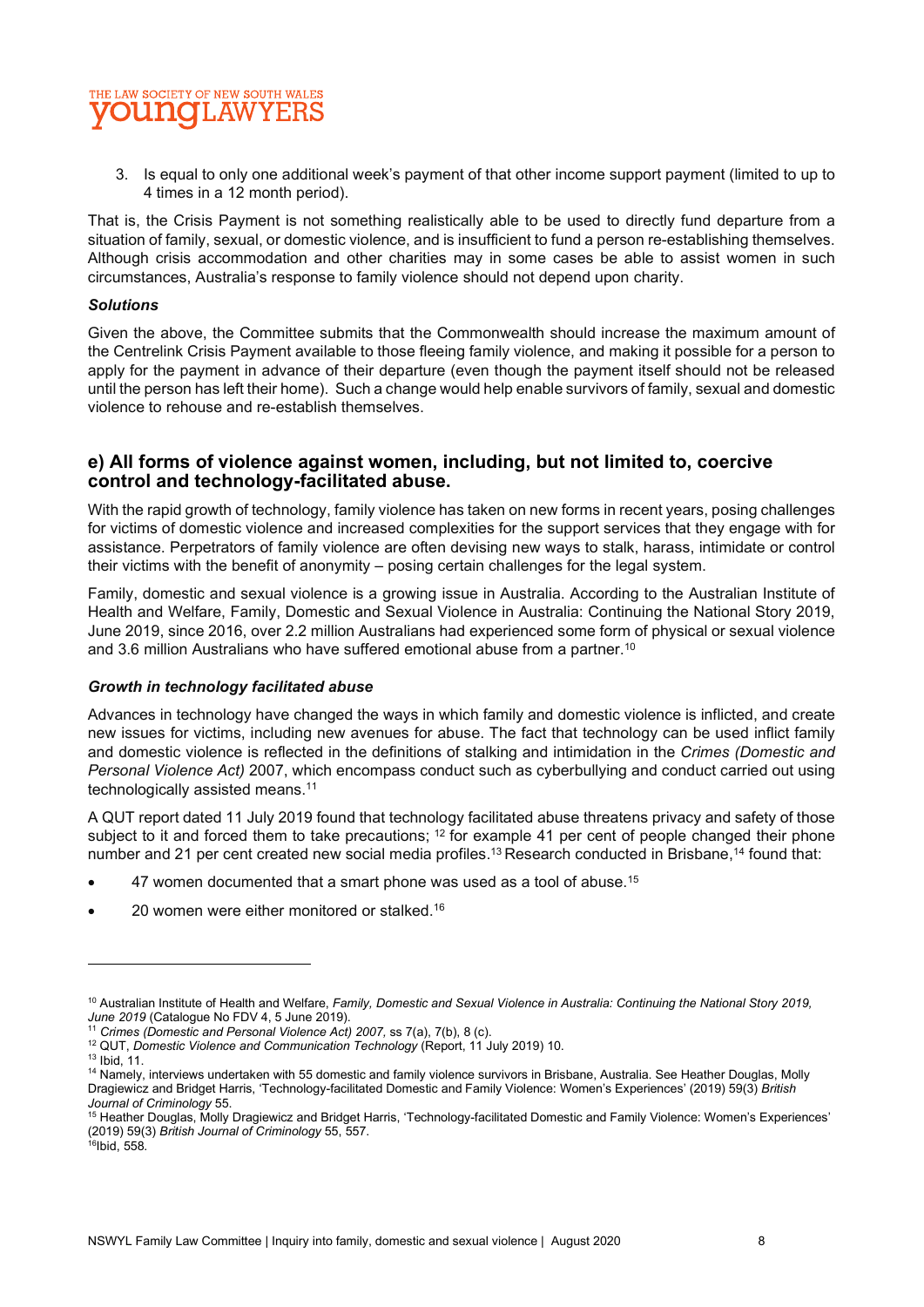

#### 39 were harassed.<sup>17</sup>

This increase in the use of technology creates new avenues in which abuse can be perpetrated, and may result in victims feeling as though they are not able to escape perpetrators of domestic and family violence, even if they are physically separated from them. The Committee is also concerned about the prevalence of behaviours such as revenge porn as a means of abusing intimate partners; particularly when technology has made it much easier for such images to be recorded and distributed. The recording, dissemination, and threatened dissemination of intimate images as a means of revenge can have devastating and far reaching consequences for those who are depicted in these materials.

The Committee is also concerned that victims of domestic and family violence may not be aware of steps they can take to secure their privacy online and on their devices. The Committee would welcome any educational programs to address this growing concern, or to be included in checklists as referred to further below.

The Committee is also encouraged by some of the positive effects of technology. The research conducted by Douglas, Dragiewicz and Harris found that technology was used by survivors:

- "in a positive way to record abusive behaviour for evidence purposes";
- "to document their responses to abuser's allegations",
- "to save compromising pictures of their partners to justify separation to their partners or to their partner's relatives"; and
- "*for their own protection*" [using, for instance closed-circuit television (CCTV) and GPS].<sup>18</sup>

#### Deficiencies in the Present Regime

The substantive law has begun to respond to the issues emerging from technologically-assisted bullying. In particular, the "revenge porn" laws introduced in Division 15C of the Crimes Act 1900 (NSW) and their interstate equivalents have filled what was long an inadequacy in the substantive law, and the Committee is pleased to see that legislative focus.

However, it is the experience of some members of the Committee that some police and judicial officers, particularly those that are of an older age demographic, are not sufficiently in tune with technology facilitated abuse and therefore the complaints of victims may not be pursued or addressed. That is, an unfamiliarity with technology (and how it is often nowadays used as a tool for abuse) has meant that police and others have in some cases had difficulty understanding the complaints of victims. Where that occurs, it is obviously a barrier to those suffering such abuse obtaining protection.

#### **Solutions**

To alleviate the lack of understanding addressed above, the Committee submits that frontline workers such as police officers, domestic violence support workers, and judicial officers within the family law system receive specific training regarding technology facilitated abuse to ensure they understand how it occurs.

In that respect, the Committee notes that the Australian Government's eSafety Commissioner already offers workshops to "raise awareness of technology-facilitated abuse and provide staff with up-to-date skills and knowledge to support anyone who is experiencing or has experienced domestic violence"<sup>19</sup>, tailored to frontline support staff in the domestic violence sector and now available online. The Committee recommends that similar workshops be made a mandatory aspect of training for members of the various Australian police forces and other frontline workers, and also be made available to judicial officers by way of judicial education programs.

 $17$  Ibid.

<sup>18</sup> Ibid, 556.

<sup>&</sup>lt;sup>19</sup> Australian Government, Training for frontline workers, eSafety Commissioner <https://www.esafety.gov.au/key-issues/domesticfamily-violence/training-for-frontline-workers>.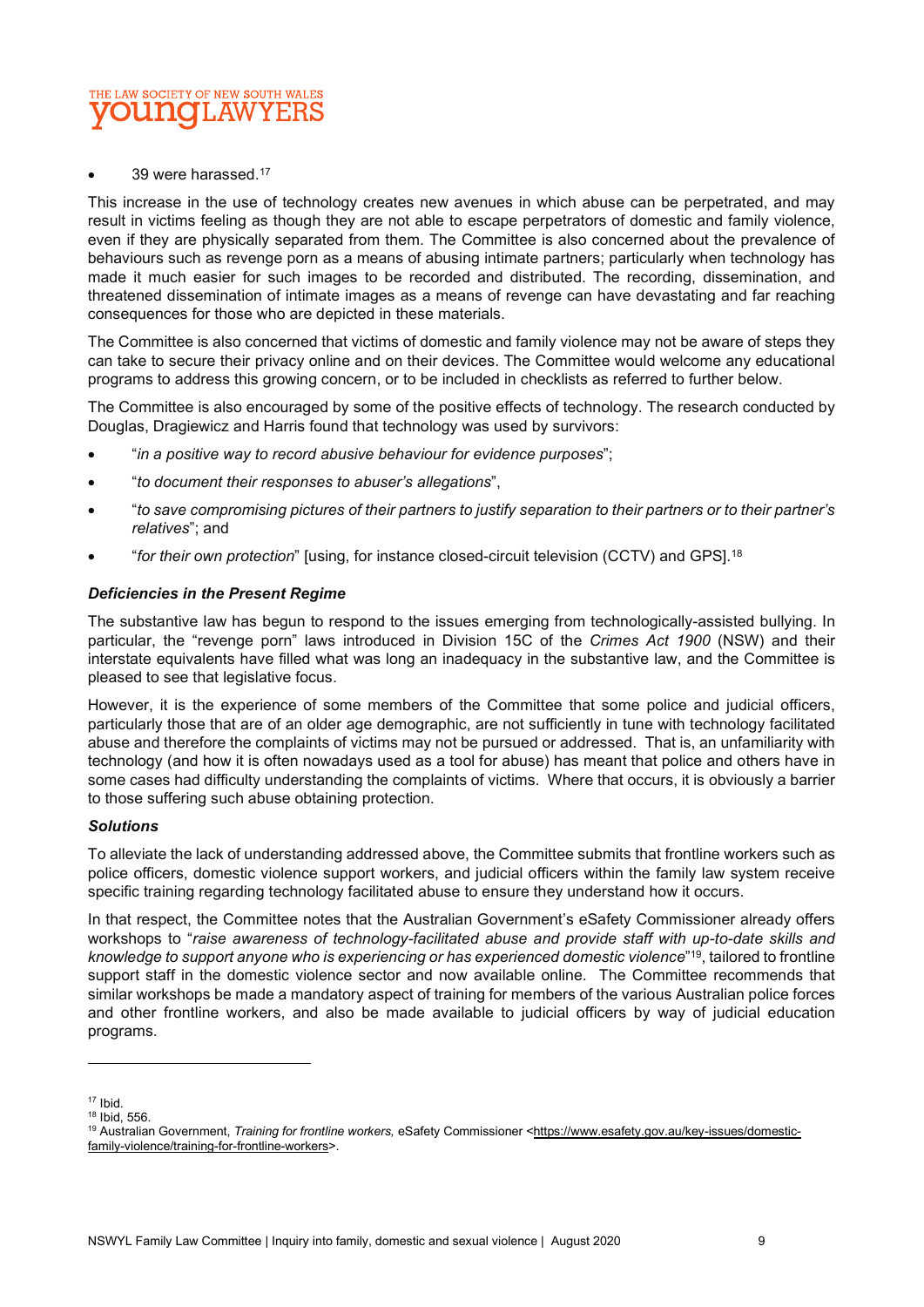#### THE LAW SOCIETY OF NEW SOUTH WALES **OUNGLAW YERS**

#### f) The adequacy of the qualitative and quantitative evidence base around the prevalence of domestic and family violence and how to overcome limitations in the collection of nationally consistent and timely qualitative and quantitative data including, but not limited to, court, police, hospitalisation and housing.

Since 2015, the Federal Circuit Court Rules<sup>20</sup> have required a "Notice of Risk" to be filed in every parenting matter before the Federal Circuit Court of Australia<sup>21</sup>, providing early disclosure of any allegations of abuse, risk of abuse, or family violence in cases involving children. Substantially the same procedure applies by way of the equivalent 'Form 4' in Family Court proceedings.

The Committee considers the abovementioned disclosure requirements to be an effective measure of ensuring, to the extent possible, the effective disposal of matters on a first return date (including the ordering of injunctive relief for the protection of women and their children), compliance with the Court's obligation pursuant to section 67BB of the Act and, where possible, the informing<sup>22</sup> and potential involvement of state based child welfare Departments where appropriate.

Further, and specifically focusing on this Term of Reference, as the Notice of Risk and Form 4 provide a standardised form of disclosure, the Committee suggests them to be (on a de-identified basis) a suitable source for quantitative data about domestic and family violence. Even if that data is only drawn from persons undergoing family law parenting proceedings (who might be expected to be at a higher risk of violence than average), the data about the nature and prevalence of violence amongst such a group is of itself likely to be of significant value to policy-makers.

#### Provision of information between state based Court and Family law Courts

The Notice of Risk and Form 4 are not solely used to inform the Court and child welfare authorities of the existence of allegations of abuse, risk of abuse, or violence. Rather, when a Notice of Risk alleges abuse, risk of abuse or family violence by one of the parties to the proceedings, the Court will also ordinarily of its own motion seek from the relevant state authorities (principally, police or child welfare authorities) any records they may hold in relation to the allegations.<sup>23</sup>

However, at present the Notice of Risk and Form 4 do not extend to requiring disclosure of previous Statebased proceedings relating to any such abuse or violence (for example, proceedings for a domestic violence order, or criminal proceedings in relation to abuse). That is despite the fact that, where there have been concluded proceedings of that kind, the State Court is likely to possess evidence or other information (for example, orders made) in relation to the allegations, which the family law Court would otherwise want to possess in the same manner as it would seek information from other state authorities.

Accordingly, the Committee submits that the Notice of Risk/Form 4 should be amended to require the disclosure of any previous or concurrent proceedings in relation to any abuse, risk of abuse, or family violence by one of the parties to the proceedings, so that the Court may if appropriate issue a letter of request for the State Court file.

It is the submission of the Committee that the early production of information prior to the first time that a matter comes before the Court will ensure that the Family Court and Federal Circuit Court will be able to make informed and appropriate decisions about the safety of women and their children without the need for adjournments (which are and have been for some time considerably length) to obtain evidence, whilst meeting the best interests of the children.<sup>24</sup>

<sup>&</sup>lt;sup>20</sup> Federal Circuit Court Rules 2001 (Cth), Part 22A.

<sup>&</sup>lt;sup>21</sup> As opposed to the previous regime where a Notice of Risk (in the Federal Circuit Court of Australia) or a From 4 (in the Family Court of Australia) was, legislatively, only to be file if an allegation of risk or abuse was alleged.

 $22$  As required by s  $67Z(3)$  of the Family Law Act 1975 (Cth).

<sup>&</sup>lt;sup>23</sup> Pursuant to section 67ZBB(2)(a)(i) of the Family Law Act 1975 (Cth).

 $24$  s 60CA Family Law Act 1975 (Cth).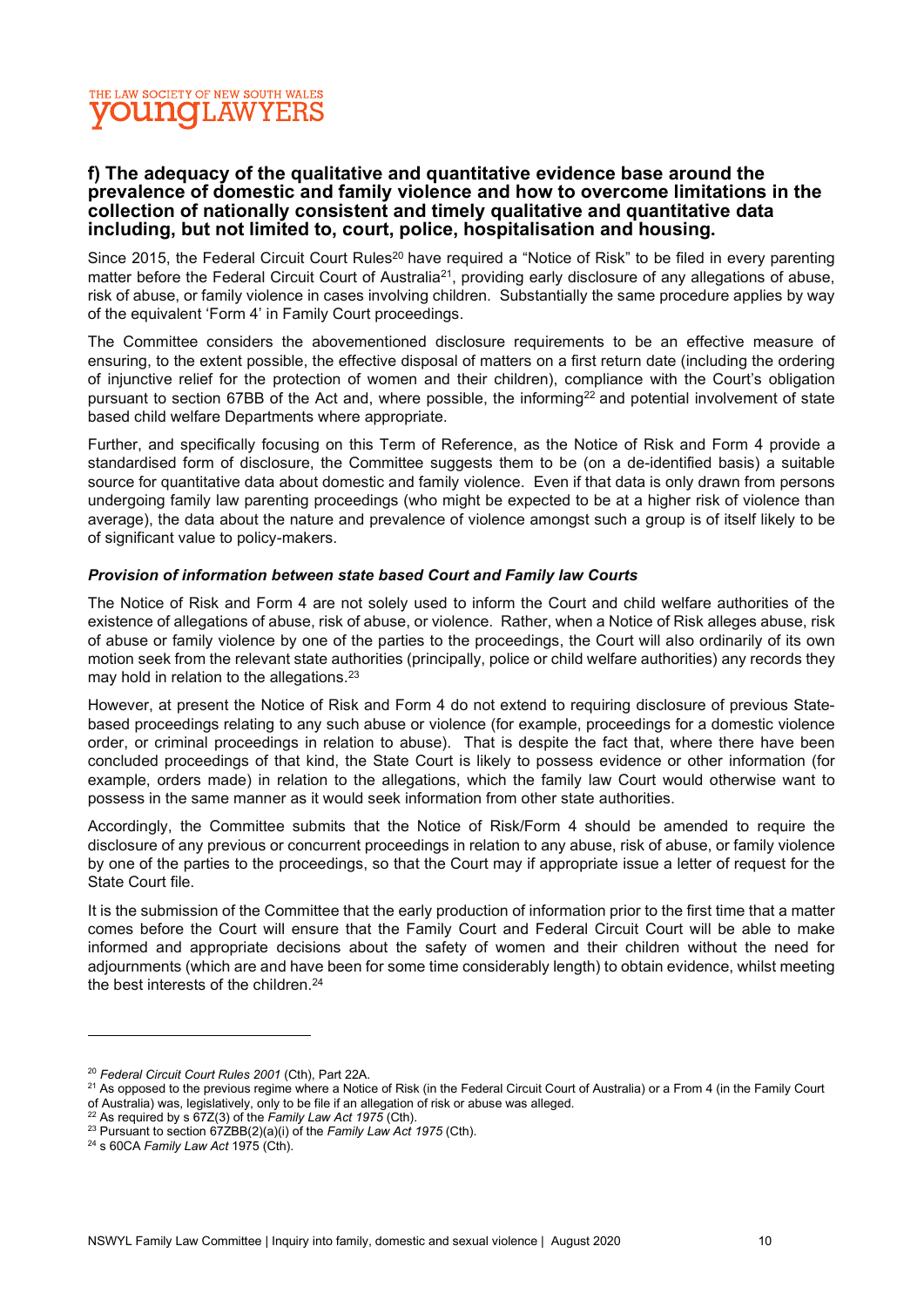### THE LAW SOCIETY OF NEW SOUTH WALES **VOUNCLAWYERS**

#### i) The impact of natural disasters and other significant events such as COVID-19, including health requirements such as staying at home, on the prevalence of domestic violence and provision of support services.

More recently, members of the Committee have experienced in their legal practice the prevalence of family violence increasing during the recent bushfires and the happening of the current novel coronavirus, COVID-19, pandemic with changed work habits and stay at home Orders impacting people's day to day lives. Further implications for those with children were added when children in NSW were directed to be taught at home via 'online' or 'home' learning with the assistance of parents, whilst parents were expected to continue to work full time also at home.

However, as a particular issue calling for attention, the Committee is concerned that those currently suffering from family, domestic and sexual violence are – as a result of COVID-19 – less likely to be able to escape their situation, at least in part due to having even less time away from their abusers in which they could otherwise plan or access resources to help them plan their safe departure.

To that end, the Committee submits that further funding should be committed to advertising schemes to allow those suffering from family, domestic and sexual violence to obtain information about leaving such a situation and feel they have the tools they need to do so. That measure, that would have merit even before COVID-19, is all the more essential now.

#### i) The views and experiences of frontline services, advocacy groups and others throughout this unprecedented time.

The Committee recognises that the unprecedented challenges caused by the current novel coronavirus, COVID-19, pandemic have caused difficulties for many frontline services and advocacy groups, and significant disruptions to the legal system.

Focusing on the experience of the Committee's members within the Federal family law system, the Committee applauds the ways in which Courts have swiftly embraced new technology to assist in case management and to continue hearing cases throughout these challenging times.

The Committee welcomes the ability of courts to facilitate virtual Courtrooms (whether by video or by telephone) to enable legal representatives, witnesses, defendants and victims to participate in Court proceedings without the need for downloading costly software. The Committee is of the view that such technology assists in facilitating access to justice by allowing cases to be heard, and that the use of such technology can facilitate victims' participation in proceedings by removing the risk of encountering defendants in person in a Courtroom.

The Committee recognises however that the use of such technology needs to be carefully monitored in sensitive Court proceedings to ensure that proceedings are not broadcast when there is a prohibition on such broadcasting.<sup>25</sup> Further, if links to virtual courtrooms were only made available on an as needs basis, this may make it difficult for members of the public to watch proceedings in open Court; therefore use of technology must be carefully considered or otherwise there is a risk of diminishing the principles of open justice. It is noted that the Family Law Courts website provides for an email address for members of the public to directly contact Judges' Associates prior to a Court event to obtain access details in the event they wish to observe proceedings. The Committee also notes that high profile Supreme Court proceedings such as the judgment in R v Leonard John Warwick (the Family Court bomber) have been livestreamed, facilitating access to open justice.

<sup>&</sup>lt;sup>25</sup> See eg Supreme Court Act 1970 s. 128; Children (Criminal Proceedings) Act 1987 s. 15A;